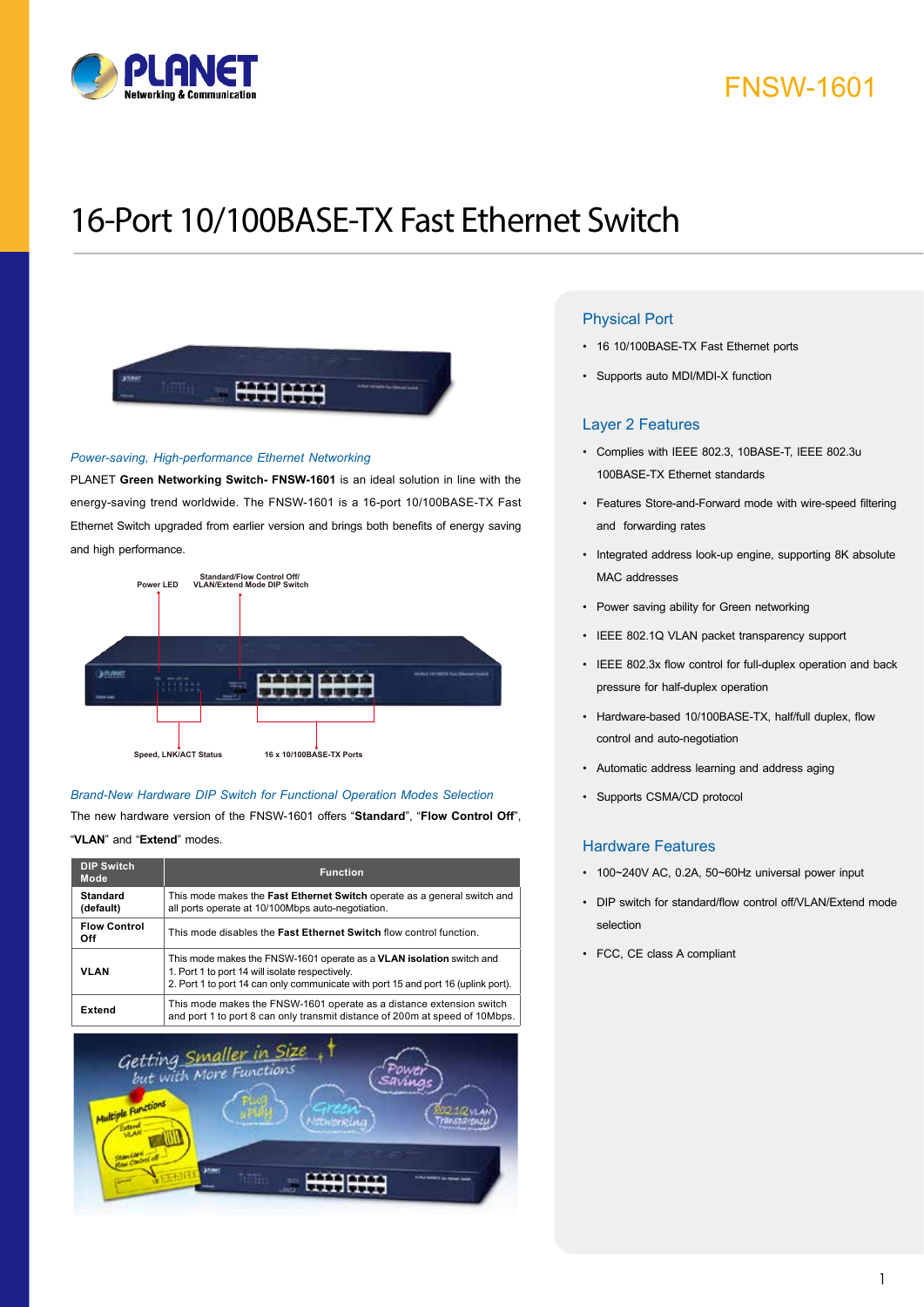

The FNSW-1601 operates as a normal Fast Ethernet Switch in the "**Standard**" operation mode. The "**VLAN**" operation mode features port-based VLAN function that can help to prevent the connected clients' multicast or broadcast storm from influencing each other.



In the "**Extend**" operation mode, the FNSW-1601 operates on a per-port basis at 10Mbps duplex operation but can transmit data over a distance of up to 200 meters overcoming the 100m limit on Ethernet UTP cable. With this brand-new feature, the FNSW-1601 provides an additional solution for distance extension, thus saving the cost of Ethernet cable installation. Its VLAN isolation function isolates each port so as to prevent broadcast storm and defend DHCP spoofing in the "Extend" operation mode.



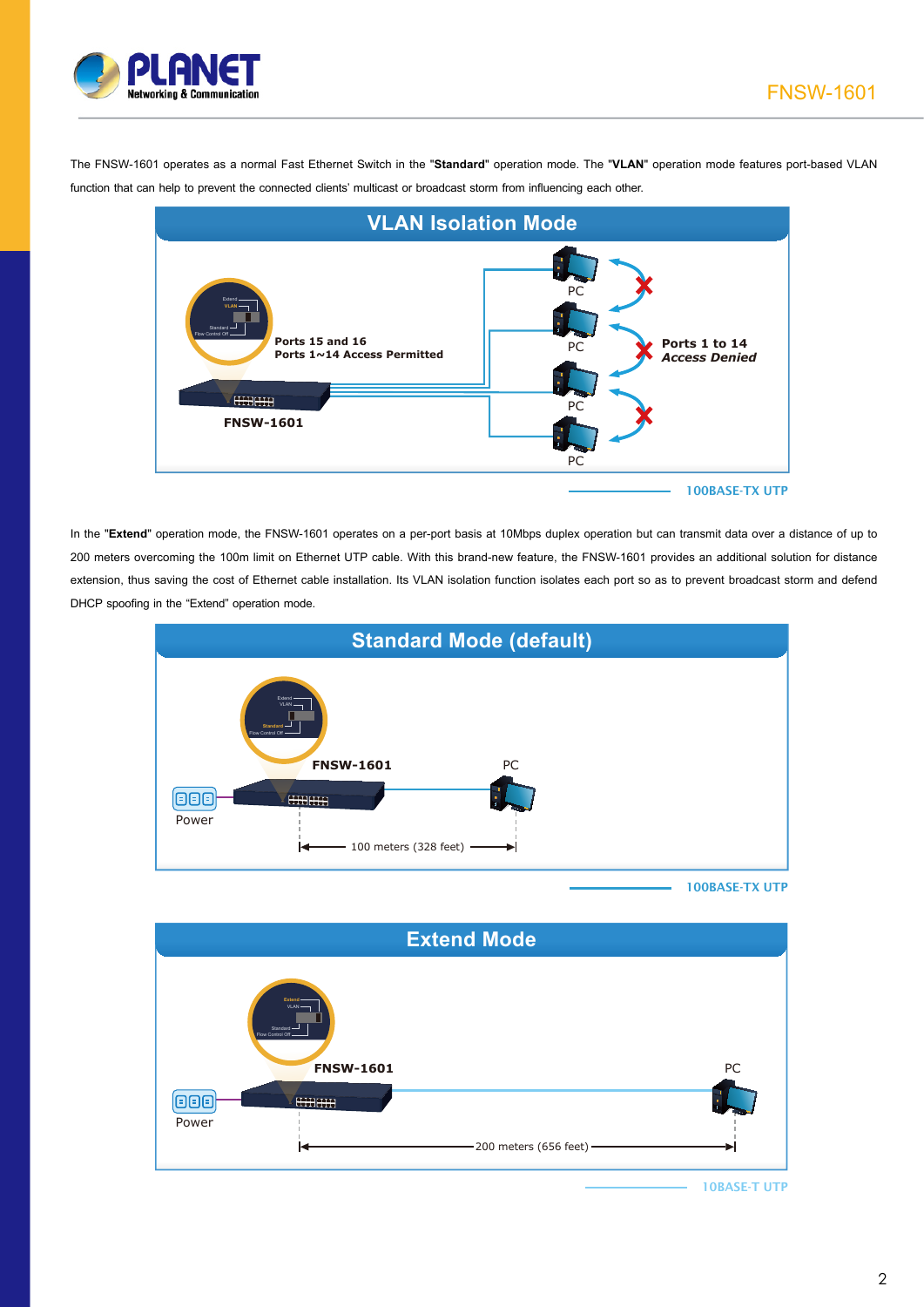

#### *Energy Saving*

The FNSW-1601 incorporates advanced Green Networking technology:

• **Intelligent scales power based on cable length**

The **intelligent scales power** is an intelligent algorithm that actively determines the appropriate power level based on cable length. The FNSW-1601 would automatically detect the Ethernet cable length and adjust power usage accordingly. The connected device can substantially reduce overall power consumption, which makes a significant contribution to energy saving. The FNSW-1601 uses new engine that provides power savings of up to 22% but maintains high performance efficiently.

|                                                         | Power Saving 22 <sup>0</sup> /0              |     |
|---------------------------------------------------------|----------------------------------------------|-----|
| <b>FNSW-1601</b>                                        |                                              | 22% |
| Other 16-Port                                           |                                              |     |
| 10/100Mbps Switch<br>*Full Port link/Cable length > 10m |                                              |     |
|                                                         | <b>Save</b><br><b>14,069 Watts</b><br>vearly |     |

#### *High Performance*

The high performance throughput (filtering / forwarding rate: 14,880 packets per second at 10Mbps, 148,800pps and 100Mbps) helps the FNSW-1601 boost bandwidth, eliminates unnecessary traffic, and relieves congestion on your critical server path. The FNSW-1601 is the ideal choice to alleviate bottlenecks in client / server and peer-to-peer environments in a cost-effective way.

#### *Plug and Play*

The FNSW-1601 provides users with high-speed network connections. With its auto-negotiation capability, all the RJ45/STP ports of the FNSW-1601 can be configured to speeds of 10/20Mbps or 100/200Mbps automatically. What's more, the MDI/ MDIX auto-detection is for easy, plug and play connection, regardless of the cabling type, straight-through or crossover.

## Applications

#### *Backbone Switch*

With up to 3.2Gbps switching fabric, the FNSW-1601 can provide high bandwidth connectivity to Fast Ethernet network backbone or can be the backbone of your workgroup.

#### *Department Switch*

Uplink directly by any straight or crossover cable to the backbone switch, the FNSW-1601 provides the connectivity to back plane yet segment the network traffic of the department to your backbone.



100BASE-TX UTP